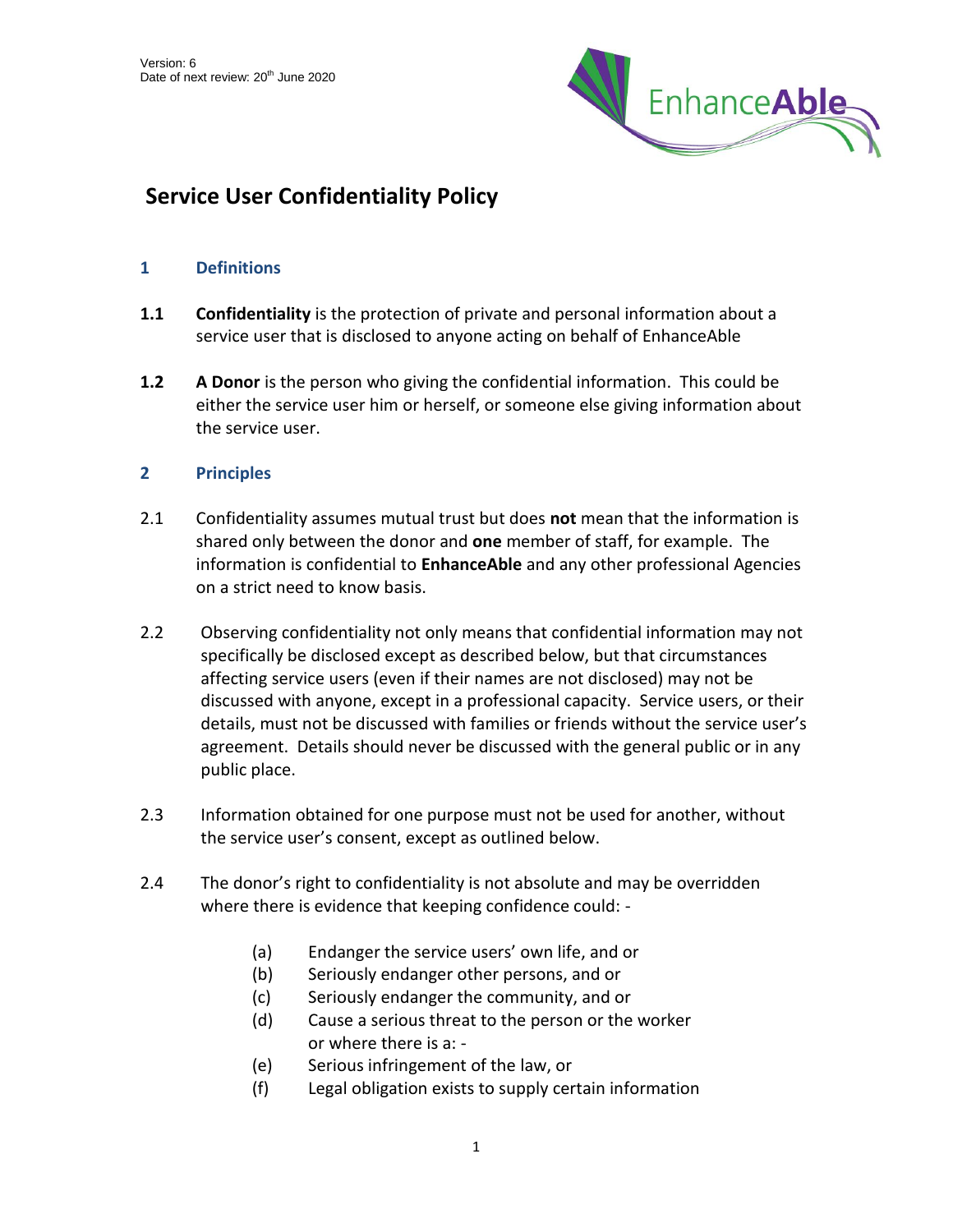- 2.5 A decision to breach confidence must remain strictly limited to the needs of the situation at that time, and be recorded.
- 2.6 Service users will be advised of any contacts/discussions with other agencies; staff should always consider the situation very carefully where other agencies ask that information should **not** be shared with service users; this should only happen where the service user, or another person, would be at risk if the information were to be shared.
- 2.7 Relevant confidential information must be shared with colleagues at all levels where it is necessary to enable an effective service to be provided. This may include discussions in a staff meeting or training environment. In such cases the discussion should not "leave the room".
- 2.8 In sharing confidential information, all concerned take responsibility for preserving confidentiality. The information is no less confidential because it has been shared.

# **3 Receiving Confidential Information**

- 3.1 Staff have a responsibility to recognise the degree of confidentiality of the information and to ensure that EnhanceAble's policy and practice are followed in order to preserve confidentiality
- 3.2 The Key worker has responsibility for ensuring that the service user is aware of EnhanceAble's practice concerning confidentiality.

# **4 Using the information and access to files**

- 4.1 EnhanceAble have robust policies and procedures relating to Data Protection and handling information. A form is in place for each service user which indicates where consent has been given to share personal data with outside agencies.
- 4.2 Staff have responsibility for informing donors of the need to share the information selectively with other members of EnhanceAble staff or, on occasion, officers of the Group.
- 4.3 Staff also have the responsibility of explaining to the donor the reason for obtaining the information and how it will be used.